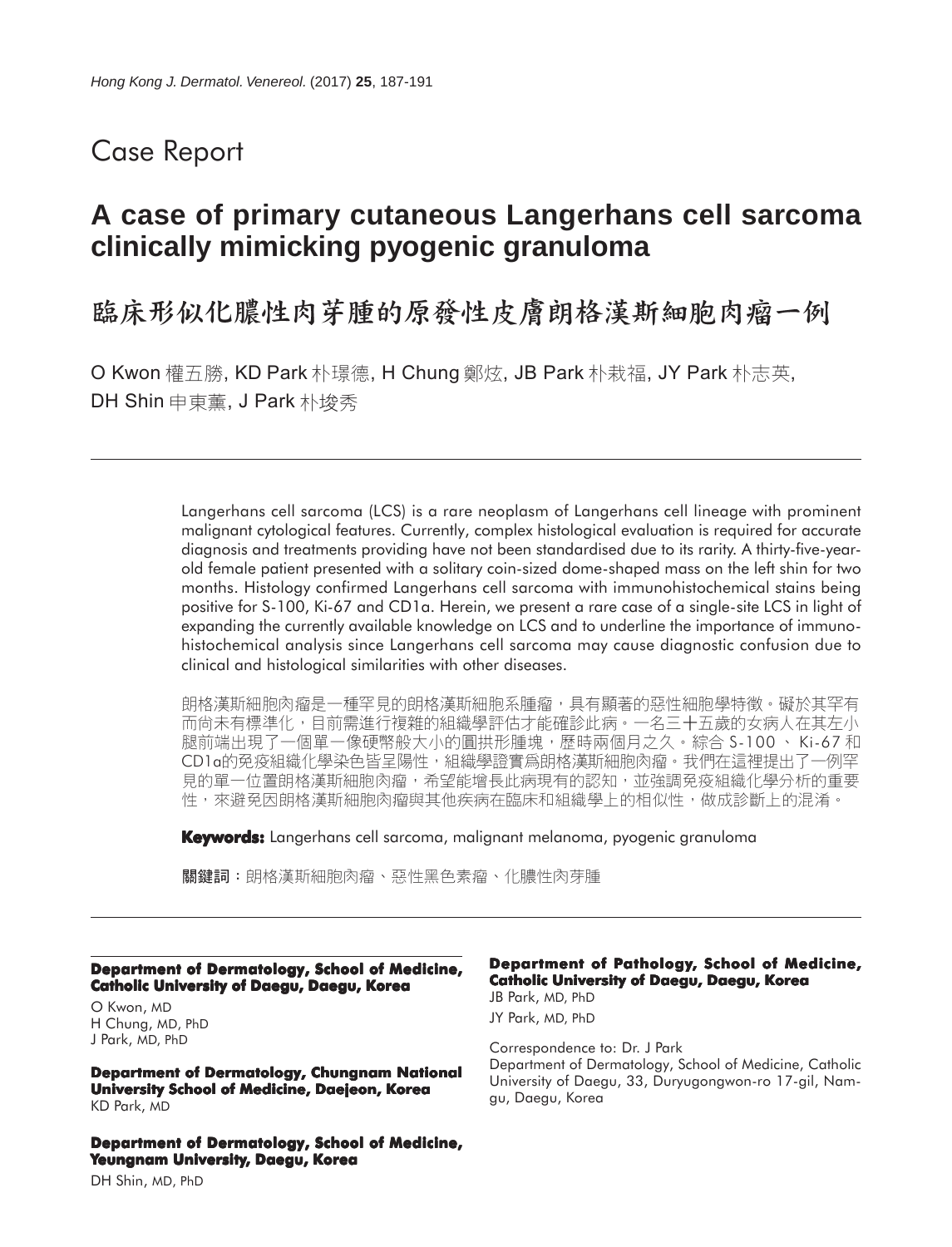### **Introduction**

Langerhans cell sarcoma (LCS) is a rare neoplasm of Langerhans cells with malignant cytological features and high mortality due to progression.<sup>1</sup> The World Health Organisation (WHO) classifies Langerhans cell tumours into LCS and Langerhans cell histiocytosis (LCH) based on cytological atypia and clinical aggressiveness.2 Clinical presentation depends on the subtypes of the cells, involved organs, cutaneous features (encompassing papules and ulcerative plaques), and extracutaneous features such as fever, weight loss, lymphadenopathy, hepatosplenomegaly with pulmonary and bone involvement.3 While LCS commonly presents with multiple organ involvement, a focal and primary skin LCS without any extracutaneous site is rare with only a few cases reported.4 In addition to its vast clinical features, the similarity of microscopic features in metastatic cancer, malignant melanoma, anaplastic large cell lymphoma, and myeloid sarcoma hinders accurate diagnosis.<sup>5</sup> Therefore, making the correct diagnosis can be challenging when LCS presents as a solitary cutaneous mass. We present a case of primary cutaneous LCS clinically masquerading as pyogenic granuloma with histological variation.

#### **Case**

A 35-year-old female patient presented with a solitary coin-sized dome-shaped mass on the left shin, which had been present for two months. Physical examination revealed  $20 \times 17 \times 7$  mm sized erythematous to slightly ulcerated granulation tissue with discharge and easy-bleeding nature (Figure 1). The patient did not have any symptoms and the lesion had slowly enlarged in size during the past few months. She had enjoyed good health with no medical conditions and had no family history of malignancy.

Laboratory findings, including complete blood count, biochemistry, and urinalysis were within the normal range. Incisional biopsy from the left shin showed extensive necrosis of epidermis with massive infiltration of histiocytes and dendritic cells in the overlying dermis (Figure 2A). Visible clear cells interspersed throughout the epidermis were seen on higher magnification (Figure 2B). Atypical large cells with pale cytoplasm containing hyperchromatic nuclei were noticeable with numerous numbers of mitotic cells (Figure 2C).

Immunohistochemical tests were conducted to rule out pagetoid presentation of malignant disorders



**Figure 1.** (A) Clinical image of the patient presenting solitary coin-sized dome shaped mass on left shin. (B) Close up image of the lesion elucidating 20 x 17 x 7 mm sized erythematous to slightly ulcerated granulation tissue with oozing discharge and easybleeding surface.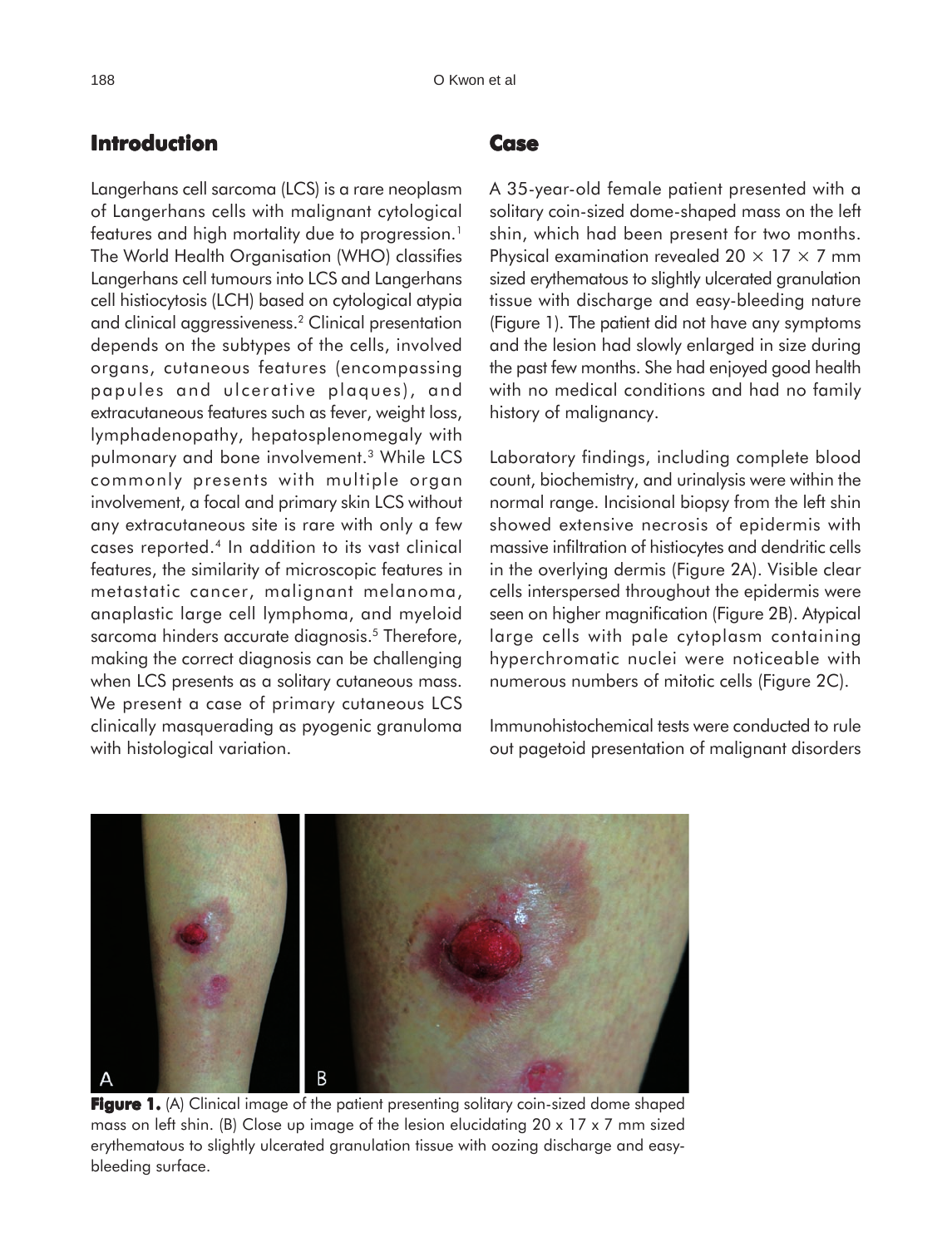

**Figure 2.** (A) Massive infiltration of histiocytes, dendritic cells overlying dermis (H&E x20). (B) Visible clear cells are interspersed throughout the epidermis on higher magnification (H&E x200). (C) Atypically large cells with pale cytoplasm containing hyperchromatic nuclei were noticeable with numerous numbers of mitotic cells (H&E x400).



Figure 3. Tumour cells express negative immunoreactivity for (A) HMB 45 (x200), (B) Melan-A (x200), (C) Cytokeratin (CK20 x200), (D) Smooth muscle antigen (SMA x200) (E) CD 21 (x200), (F) CD 23 (x200). Positive immunoreactivity for (G) S-100 (x200), (H) Ki-67 (x200), (I) CD1a (x200).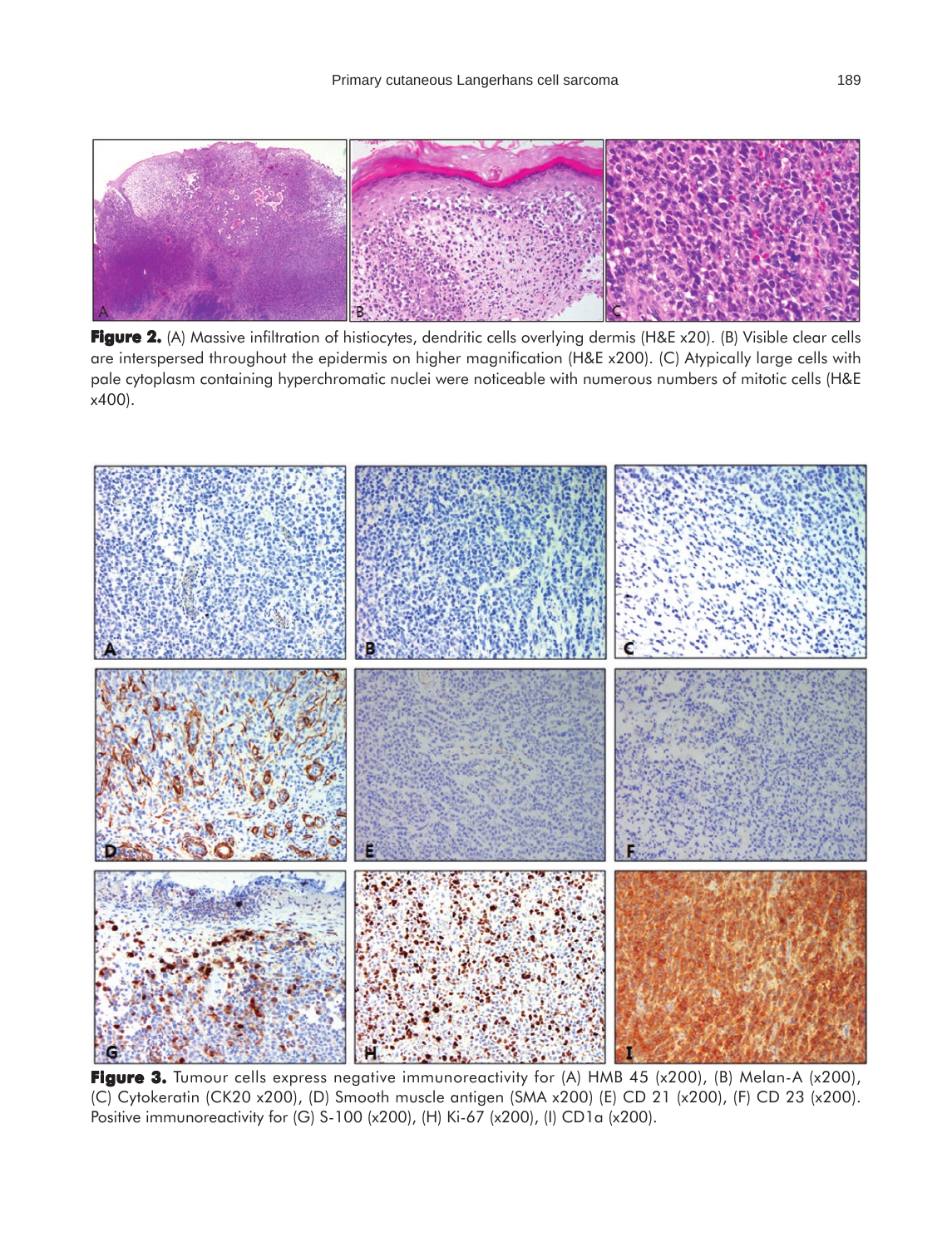such as malignant melanoma, extramammary Paget's disease, and myeloid sarcoma. Tests showed that the cells were negative for homatropine methylbromide 45 (HMB 45), melanocyte antigen (Melan-A), cytokeratin 20 (CK 20) and smooth muscle antigen (SMA) but positive for S-100 and Ki-67 (Figure 3A-G). The immunohistochemical findings were suggestive of a proliferative malignant disease but was inconclusive about the origin of the disease. Additional staining, including CD1a, CD21, and CD 23 was done of which CD1a was positive (Figure 3I). Based on these findings, the diagnosis was confirmed as LCS. A whole body positron emission tomography (PET) scan showed focal and mild fludeoxyglucose (FDG) uptake on the left lower shin, which was the site of the presenting lesion, and no evidence of abnormal hypermetabolic lesions to suggest lymph node invasion or distant metastasis. After discussion among a multi-disciplinary team of physicians, it was decided that wide excision of the lesion was the most appropriate treatment. The patient was referred to a plastic surgery department at another tertiary medical institution for a wide margin excision.

#### **Discussion**

Langerhans cell sarcoma is a rare neoplastic proliferation of Langerhans cells with marked malignant cytological features. Due to its rarity, a definite clinical spectrum from diagnosis to treatment modalities has not been characterised.5 Varying presentations and histological similarities with other malignant disorders present a diagnostic challenge.1 According to a review by Howard et al, the most commonly affected sites at diagnosis were lymph nodes followed by skin, lung, liver, and spleen. Within the single-site cohort, the skin was most commonly involved and lesions usually presented as erythematous papules, ulcers, or plaques.<sup>1,2</sup> However, the present case had an unusual presentation. The lesion had an eroded surface consisting of granulomatous tissue that was prone to bleeding and discharge. To the best of our knowledge, these findings have never been reported in cases of Langerhans cell sarcoma, and thus may easily be mistaken as a pyogenic granuloma or granulomatous tissue caused by abscess; this further necessitates the importance of histological evaluation in tumorous lesions.

In terms of classification of the disease, the WHO 2008 classification defines LCS as neoplastic proliferation of Langerhans cells with apparent malignant cytological characteristics, thus further complicating the differential diagnosis with another similar but benign entity, LCH.<sup>1</sup> The Langerhans cell neoplasm retains a biological spectrum that makes it difficult to pinpoint whether a given lesion is LCH or LCS.3 Furthermore, Langerhans cell histiocytosis also possesses a pagetoid spread of clear cells and can only be differentiated from LCS by immunohistochemical staining.<sup>6</sup> In the majority of cases, LCS is immunohistochemically positive for CD1a and S-100 protein and negative for CD 21 and CD 35. Ki-67 is higher in LCS than LCH.7 Notably, the patient in our case was initially suspected of having malignant melanoma which was subsequently excluded by negative staining of HMB 45 and Melan A. It is important to rule out other disease entities, such as cutaneous lymphomas, extramammary Paget's disease, and sarcomas through immunohistochemical stains. Recently, identification of langerin (CD207) was updated as a diagnostic criterion for Langerhans cell tumours.8 Additional studies indicate the BRAF 600E mutation as the underlying genetic causes and the rearrangement pattern of immunoglobulin heavy chains have been associated with LCS.<sup>9</sup> In our case, positive CD1a and S-100 with other negative stains were sufficient to conclude the lesion as Langerhans cell originated tumour and studies such as CD 207 or genomic studies were not conducted.

Since LCS is rare, no standard treatment with good efficacy has been suggested to date.<sup>6</sup> Local